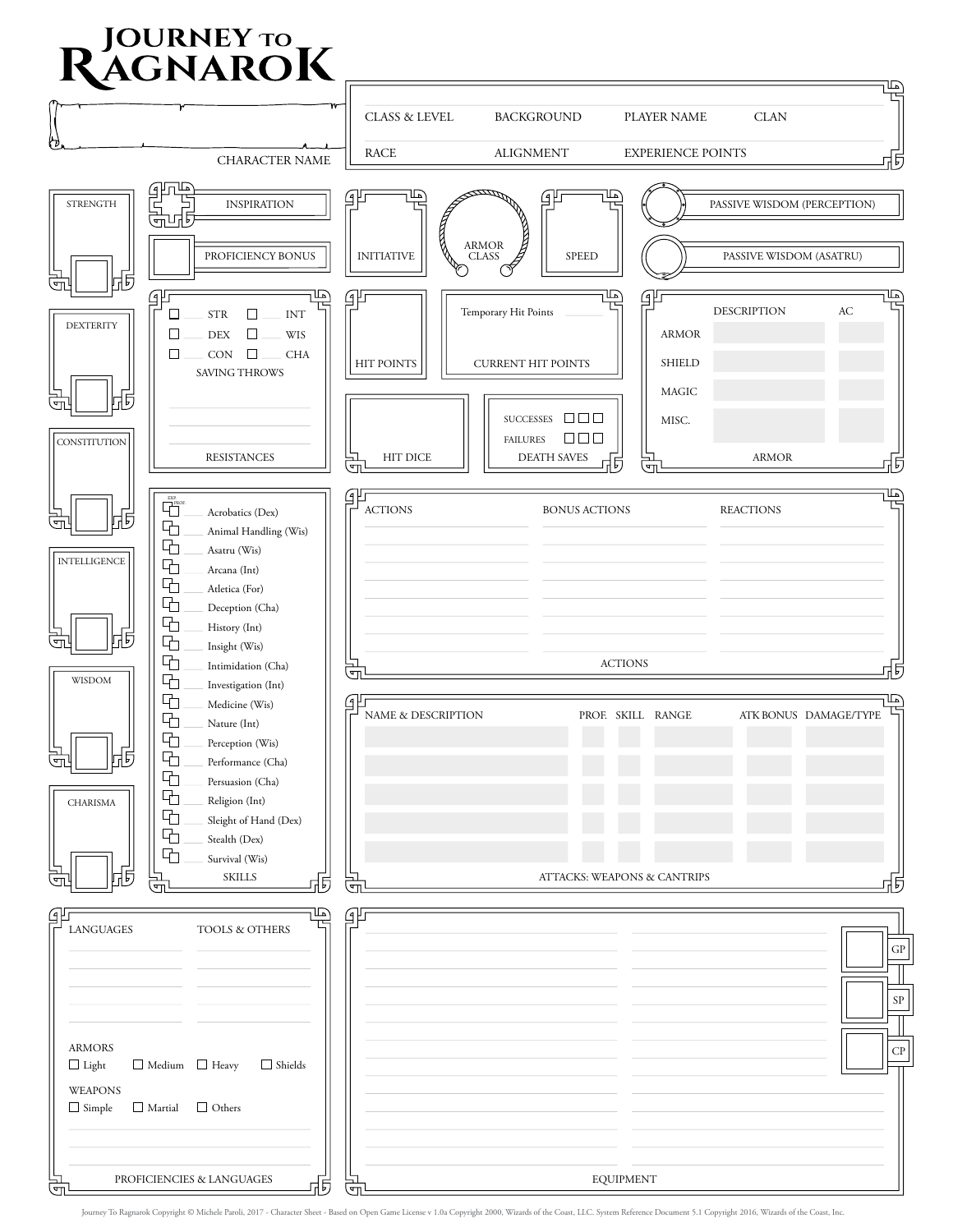## **D** JOURNEY TO **R** ACNIA DOK

| INAUNARUN                    |                                   |                               |                              |                            | ⊡<br>┲                |
|------------------------------|-----------------------------------|-------------------------------|------------------------------|----------------------------|-----------------------|
|                              | $\operatorname{GENDER}$           | $\mathbf{AGE}$                | $\ensuremath{\mathrm{SIZE}}$ | ${\rm HEIGHT}$             | $\,$ WEIGHT           |
| セ<br>CHARACTER NAME          | $\boldsymbol{\mathrm{ALIGNMENT}}$ | $\ensuremath{\mathsf{FAITH}}$ | $\rm HAIR$                   | <b>EYES</b>                | $\mbox{SKIN}$<br>亟    |
| $\mathbb{Z}$<br>gF           |                                   |                               |                              |                            |                       |
|                              |                                   |                               |                              | 邹                          | տ                     |
|                              |                                   |                               |                              |                            |                       |
|                              |                                   |                               |                              |                            |                       |
|                              |                                   |                               |                              |                            |                       |
|                              |                                   |                               |                              |                            |                       |
|                              |                                   |                               |                              |                            |                       |
|                              |                                   |                               |                              |                            |                       |
|                              |                                   |                               |                              | Œ,                         | $CLAN$<br>历           |
|                              |                                   |                               |                              |                            |                       |
|                              |                                   |                               |                              |                            |                       |
|                              |                                   |                               |                              |                            |                       |
| CHARACTER PORTRAIT<br>閁<br>너 |                                   |                               | $\mbox{ALLIES}$              |                            |                       |
|                              |                                   |                               |                              | $\mathcal{G}^{\mathbb{P}}$ | $\mathbb{E}$<br>┖     |
|                              |                                   |                               |                              |                            |                       |
|                              |                                   |                               |                              |                            | PERSONALITY TRAITS    |
|                              |                                   |                               |                              |                            |                       |
|                              |                                   |                               |                              |                            |                       |
|                              |                                   |                               |                              |                            | <b>IDEALS</b>         |
|                              |                                   |                               |                              |                            |                       |
|                              |                                   |                               |                              |                            |                       |
|                              |                                   |                               |                              |                            | $\rm BONDS$           |
|                              |                                   |                               |                              |                            |                       |
|                              |                                   |                               |                              |                            |                       |
|                              |                                   |                               |                              |                            |                       |
|                              |                                   |                               |                              | त्न                        | ${\rm FLAWS}$<br>品    |
|                              |                                   |                               |                              | 卲                          | 唔                     |
|                              |                                   |                               |                              |                            |                       |
|                              |                                   |                               |                              |                            |                       |
|                              |                                   |                               |                              |                            |                       |
| BACKGROUND                   |                                   | RACE FEATURES                 |                              | $\overline{\overline{G}}$  | $\texttt{FEATS}$<br>내 |

Journey To Ragnarok Copyright © Michele Paroli, 2017 - Character Sheet - Based on Open Game License v 1.0a Copyright 2000, Wizards of the Coast, LLC. System Reference Document 5.1 Copyright 2016, Wizards of the Coast, Inc.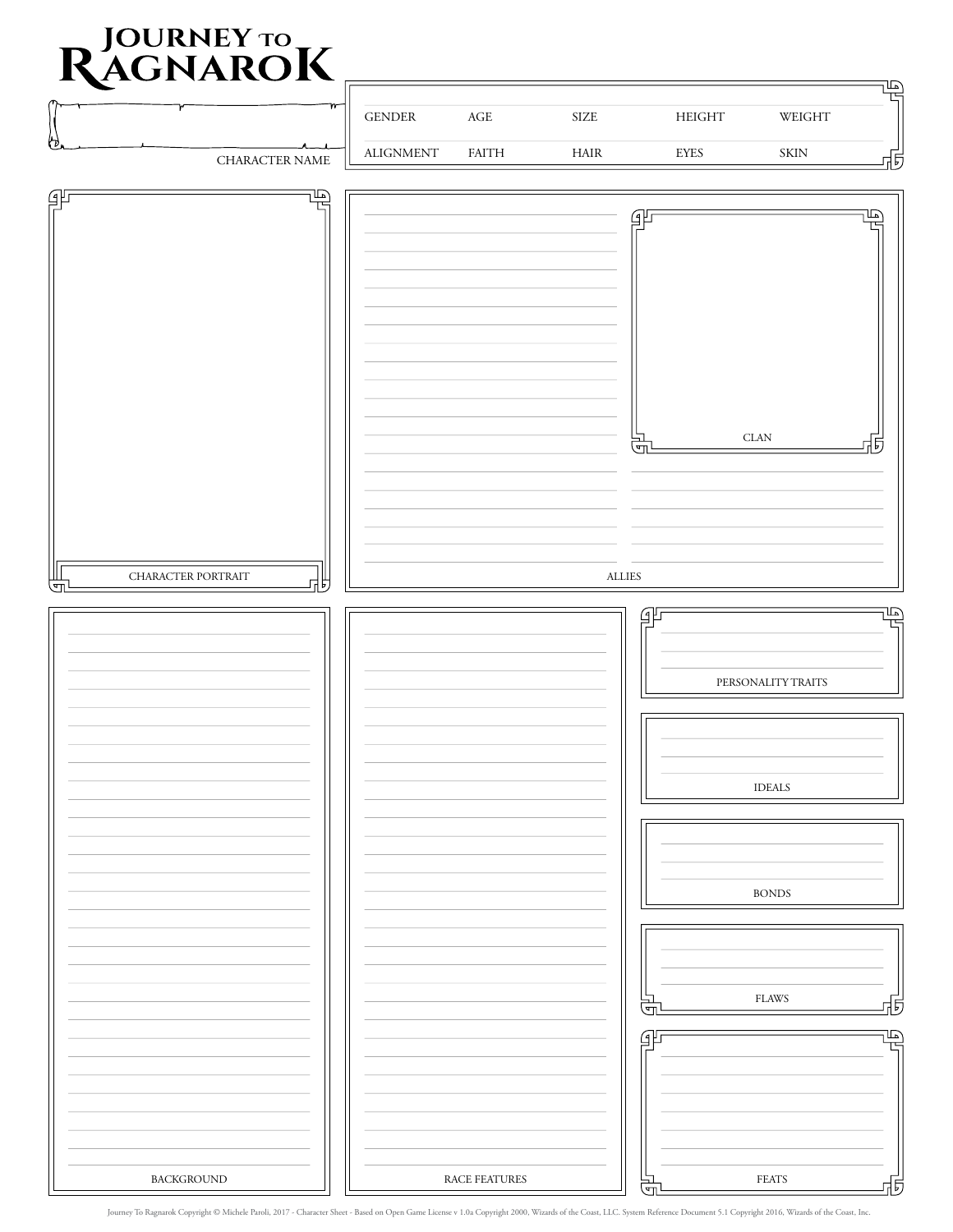## RJOURNEY TO RAGNAROK

| CLASS FEATURES<br>쓺 | Б | ( م | $\bold{NOTES}$ | 붜 |
|---------------------|---|-----|----------------|---|
|                     |   |     |                |   |

Journey To Ragnarok Copyright © Michele Paroli, 2017 - Character Sheet - Based on Open Game License v 1.0a Copyright 2000, Wizards of the Coast, LLC. System Reference Document 5.1 Copyright 2016, Wizards of the Coast, Inc.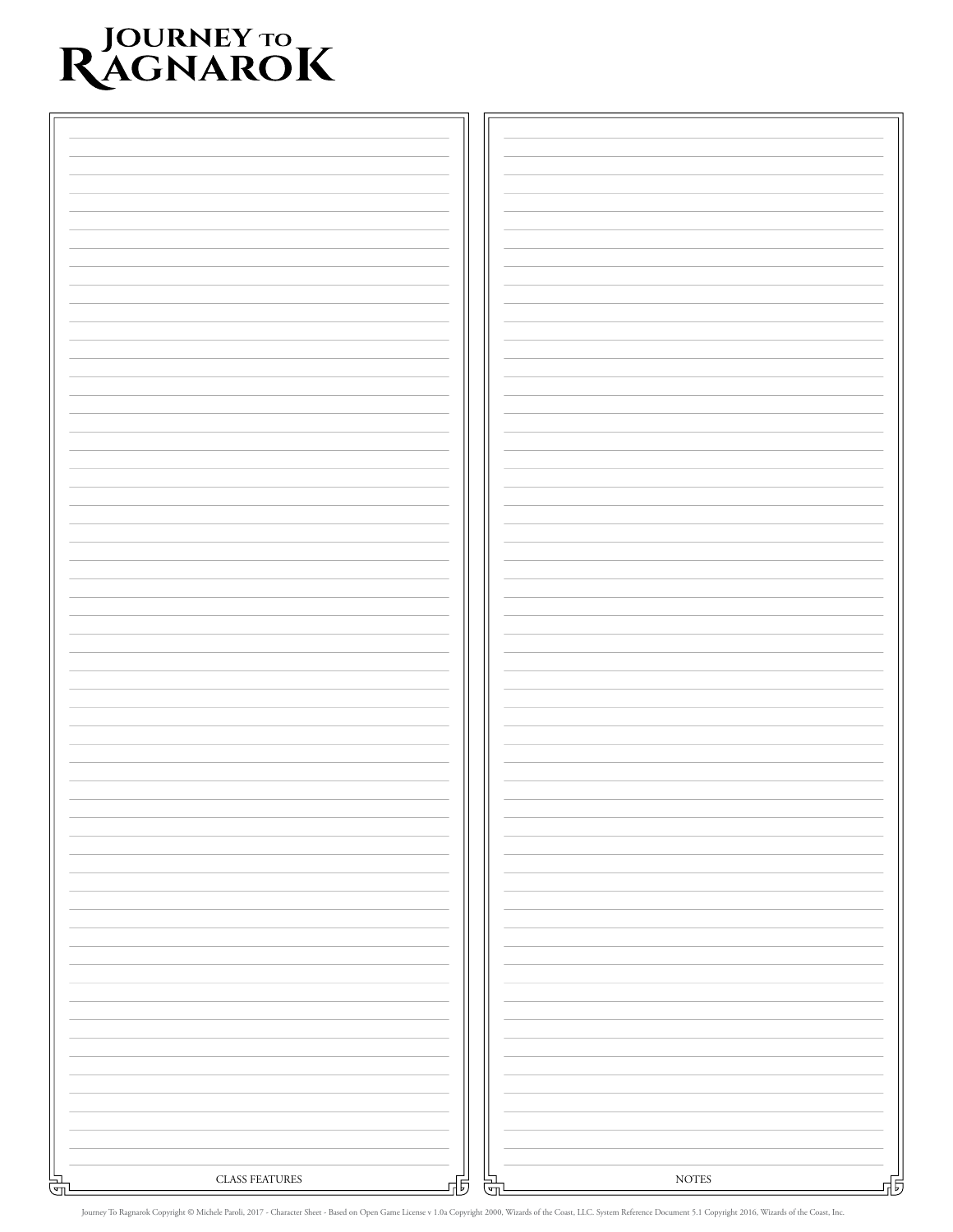| RJOURNEY TO RAGNAROK<br><b>SPELL SHEET</b>                                  |                             |                                       |                       |                                  |  |  |  |  |  |
|-----------------------------------------------------------------------------|-----------------------------|---------------------------------------|-----------------------|----------------------------------|--|--|--|--|--|
| 乎<br>1st LEVEL<br>2nd LEVEL                                                 | 3rd LEVEL<br>4th LEVEL      | 5th LEVEL<br>6th LEVEL<br>SPELL SLOTS | 7th LEVEL             | 티<br>℡<br>9th LEVEL<br>8th LEVEL |  |  |  |  |  |
| Ŀ<br>乎<br><b>ATTACK MODIFIER</b><br>SPELLCASTING ABILITY<br>SAVING THROW DC |                             |                                       |                       |                                  |  |  |  |  |  |
| SPELL/CANTRIP                                                               | <b>LEVEL</b><br><b>TIME</b> | SAVE<br><b>DURATION</b>               | COMP.<br><b>RANGE</b> | REF.<br>SCHOOL                   |  |  |  |  |  |
| <b>DESCRIPTION</b>                                                          |                             |                                       |                       |                                  |  |  |  |  |  |
|                                                                             |                             |                                       |                       |                                  |  |  |  |  |  |
|                                                                             |                             |                                       |                       |                                  |  |  |  |  |  |
|                                                                             |                             |                                       |                       |                                  |  |  |  |  |  |
|                                                                             |                             |                                       |                       |                                  |  |  |  |  |  |
|                                                                             |                             |                                       |                       |                                  |  |  |  |  |  |
|                                                                             |                             |                                       |                       |                                  |  |  |  |  |  |
|                                                                             |                             |                                       |                       |                                  |  |  |  |  |  |
|                                                                             |                             |                                       |                       |                                  |  |  |  |  |  |
|                                                                             |                             |                                       |                       |                                  |  |  |  |  |  |
|                                                                             |                             |                                       |                       |                                  |  |  |  |  |  |
|                                                                             |                             |                                       |                       |                                  |  |  |  |  |  |
|                                                                             |                             |                                       |                       |                                  |  |  |  |  |  |
| लैं                                                                         |                             | ${\rm SPELLS}$                        |                       | 낵                                |  |  |  |  |  |